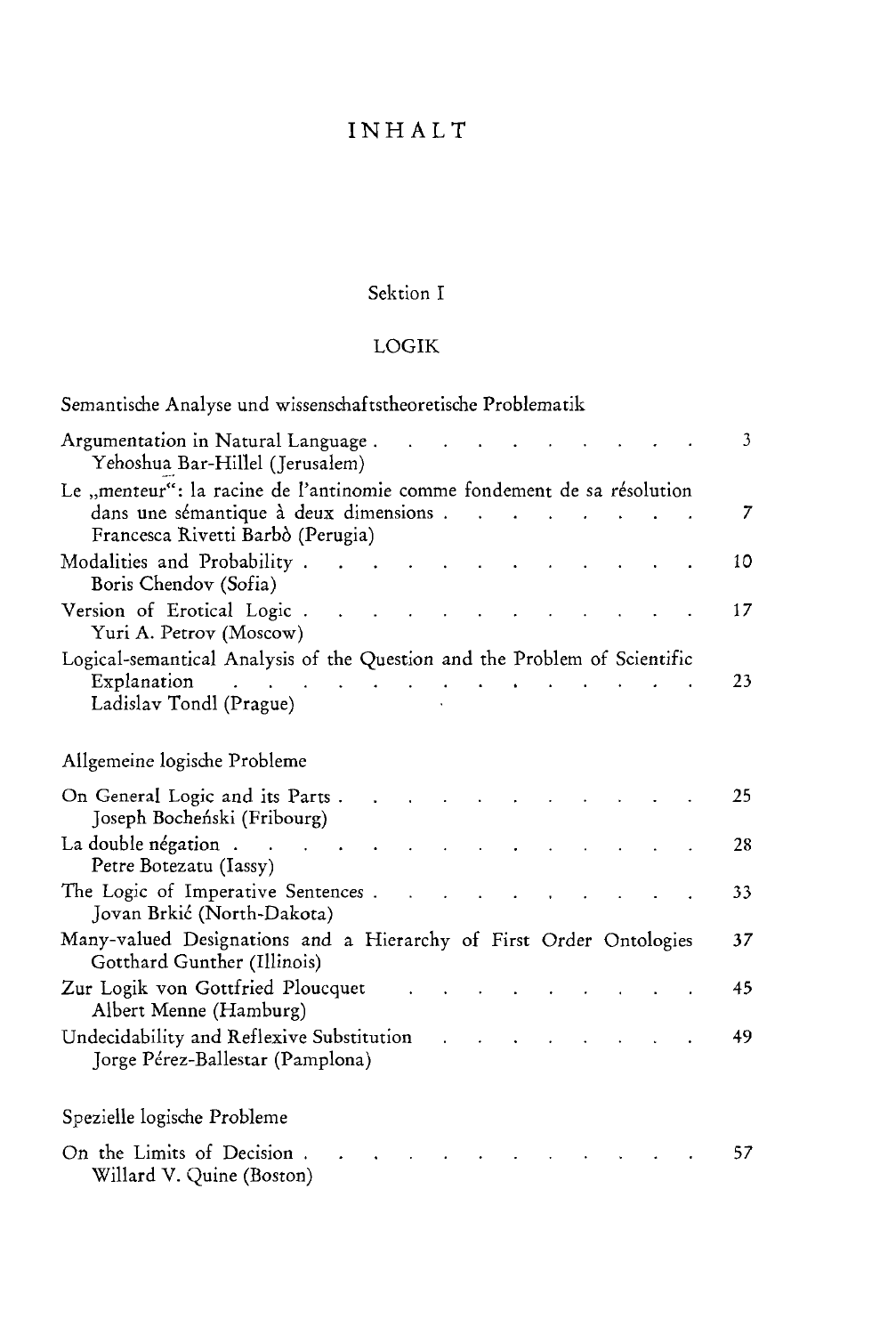| Inhalt<br>$\boldsymbol{\mathrm{X}}$                                                                     |     |
|---------------------------------------------------------------------------------------------------------|-----|
| Zur Vollständigkeit des Modalitätenkalküls.<br>Curt Christian (Wien)                                    | 62  |
| Eine matrizielle Methode zur Reduktion aussagelogischer Funktoren.<br>Karl Döhmann (Berlin)             | 76  |
| A Simplified Strong Completeness Proof for QC=<br>Hugues Leblanc (Philadelphia)                         | 83  |
| Autodescriptive Systems of Many-valued Logic.<br>Nicholas Rescher (Pittsburgh)                          | 96  |
| The Pascal Triangle of Post Sets for Łukasiewicz' Many-valued Logics<br>Atwell R. Turquette (Illinois)  | 102 |
| Definitions- und Begriffslogik                                                                          |     |
| Some Remarks on the Theory of "Actual and Possible Worlds".<br>Miroslav Popowitsch (Kiev)               | 109 |
| Towards a Semiotical Theory of the Definition.<br>Cornel Popa (Bucharest)                               | 114 |
| Some Remarks on the Concept of Completeness of the Propositional                                        |     |
| Calculus<br>Witold A. Pogorzelski (Wroclaw)                                                             | 121 |
| Some Approach to the Classification of the Logical Systems<br>B. N. Pyatniczin, A. L. Subbotin (Moscow) | 124 |
| Natural Deduction and Transformation Analysis<br>V. A. Smirnov (Moscow)                                 | 125 |

## **Sektion II**

#### **ERKENNTNIS - UN D WISSENSCHAFTSTHEORIE**

**Allgemeine Erkenntnistheorie** 

| The Nature of Scientific Law 133<br>Everett J. Nelson (Ohio)                                                 |  |  |
|--------------------------------------------------------------------------------------------------------------|--|--|
| The Pattern of Reasoning in Scientific Discovery 138<br>Cemal Yildirim (Ancara)                              |  |  |
| Scientific Theory: Empirical Content, Ontology and Weltanschauung 147<br>J. O. Wisdom (New York)             |  |  |
| Metaphysics, Fiction and Scientific Enquiry (and the context of the context of 153<br>Max Wilson (Baltimore) |  |  |
| System-structural Approach in Methodological Investigation 155<br>Viktor S. Tyukhtin (Moscow)                |  |  |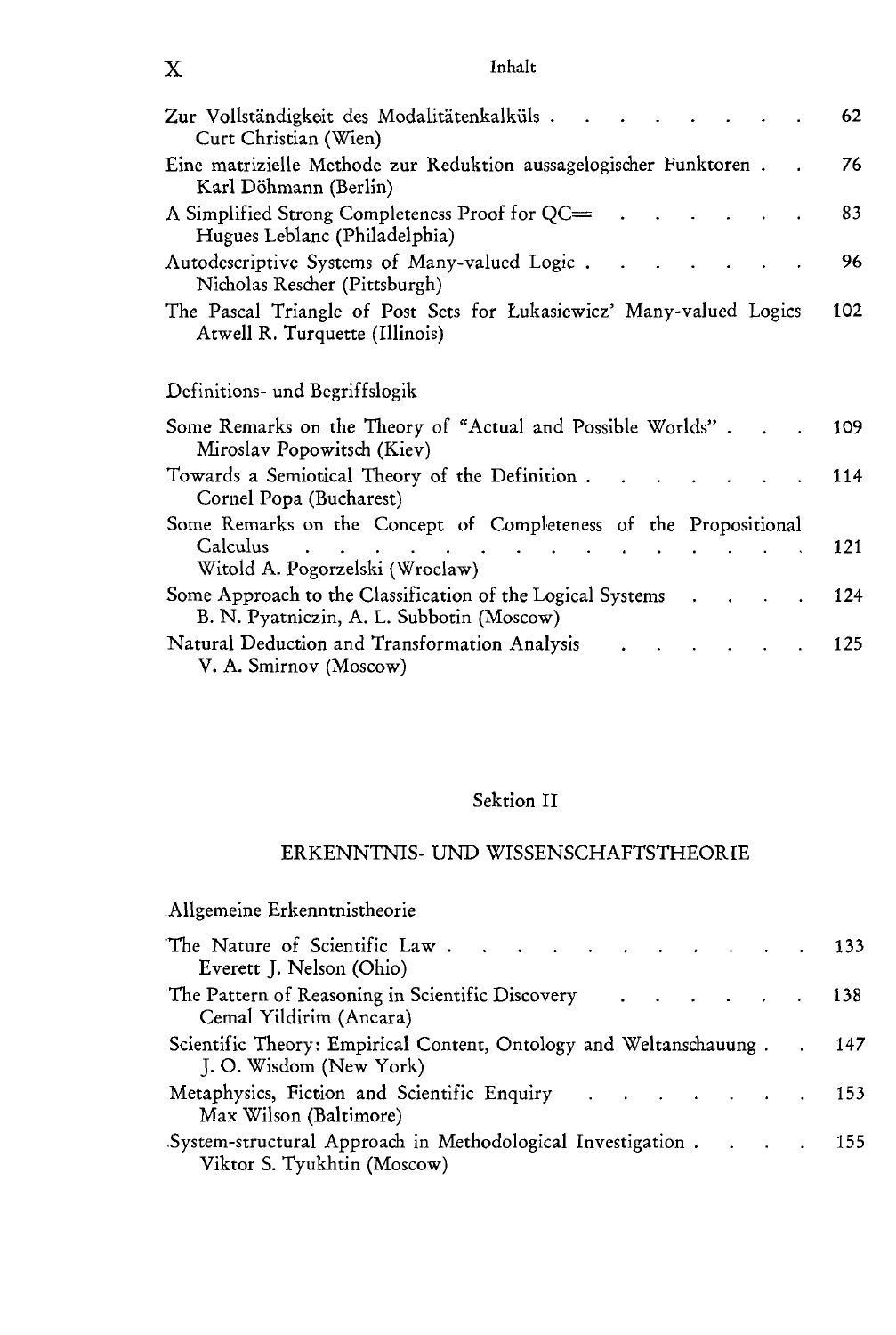| Inhalt                                                                                                      |  |  | XI  |
|-------------------------------------------------------------------------------------------------------------|--|--|-----|
| Logical and Methodological Aspects of General System Theory<br>Vadim N. Sadovsky (Moscow)                   |  |  | 160 |
| Der Begriff der Veränderung im Lichte der Inhaltslogik<br>Raili Kauppi (Tampere)                            |  |  | 162 |
| Philosophical Scepticism and the Logical Antinomies.<br>Benson Mates (Berkeley)                             |  |  | 167 |
| The "No-Truth" Theory of Truth.<br>Gertrude Ezorsky (New York)                                              |  |  | 172 |
| Précis of "A Mistake About Justified Belief"<br>Irving Thalberg (Chicago)                                   |  |  | 176 |
| Cause: Necessary and Sufficient?<br>Elizabeth R. Eames (Carbondale)                                         |  |  | 177 |
| La Théorie de la connaissance et les sciences de faits<br>Jorge E. Saltor (Tucuman)                         |  |  | 183 |
| Wissenschaftstheorie und Grundlagenforschung                                                                |  |  |     |
| Bemerkungen zur Philosophie der Mathematik<br>Paul Bernays (Zürich)                                         |  |  | 192 |
| The Achievements of Logical Formalization<br>Haskell B. Curry (Amsterdam)                                   |  |  | 198 |
| On the Nature of Certain Philosophical Entities<br>Richard Montague (Los Angeles)                           |  |  | 201 |
| On Events and the Calculus of Individuals.<br>R. M. Martin (New York)                                       |  |  | 202 |
| Models in Theoretical Science.<br>Mario Bunge (Montréal)                                                    |  |  | 208 |
| Confirmation and Theory of Models<br>Chung-ying Cheng (Honolulu)                                            |  |  | 217 |
| Foundations of Scientific Theory<br>A. K. Sinha (Kurukshetra)                                               |  |  | 222 |
| Postulates and their Analytical Consequences<br>Ryszard Wójcicki (Wroclaw)                                  |  |  | 228 |
| Ein Kalkül für die Begriffe "beweisbar" und "entscheidbar"<br>Paul Weingartner (Salzburg)                   |  |  | 233 |
| On Measures of the Explanatory Power of Scientific Theories.<br>Juhani Pietarinen, Raimo Tuomela (Helsinki) |  |  | 241 |
| Phänomenologische, psychologische, soziologische und pragmatische Aspekte                                   |  |  |     |
| The Logic of Mental Concepts and the Mind-Body Problem.<br>Michael P. Hodges (Tennessee)                    |  |  | 248 |
| Remarque sur les notions de connaissance et de connaissable<br>Denis Zaslawsky (Paris)                      |  |  | 253 |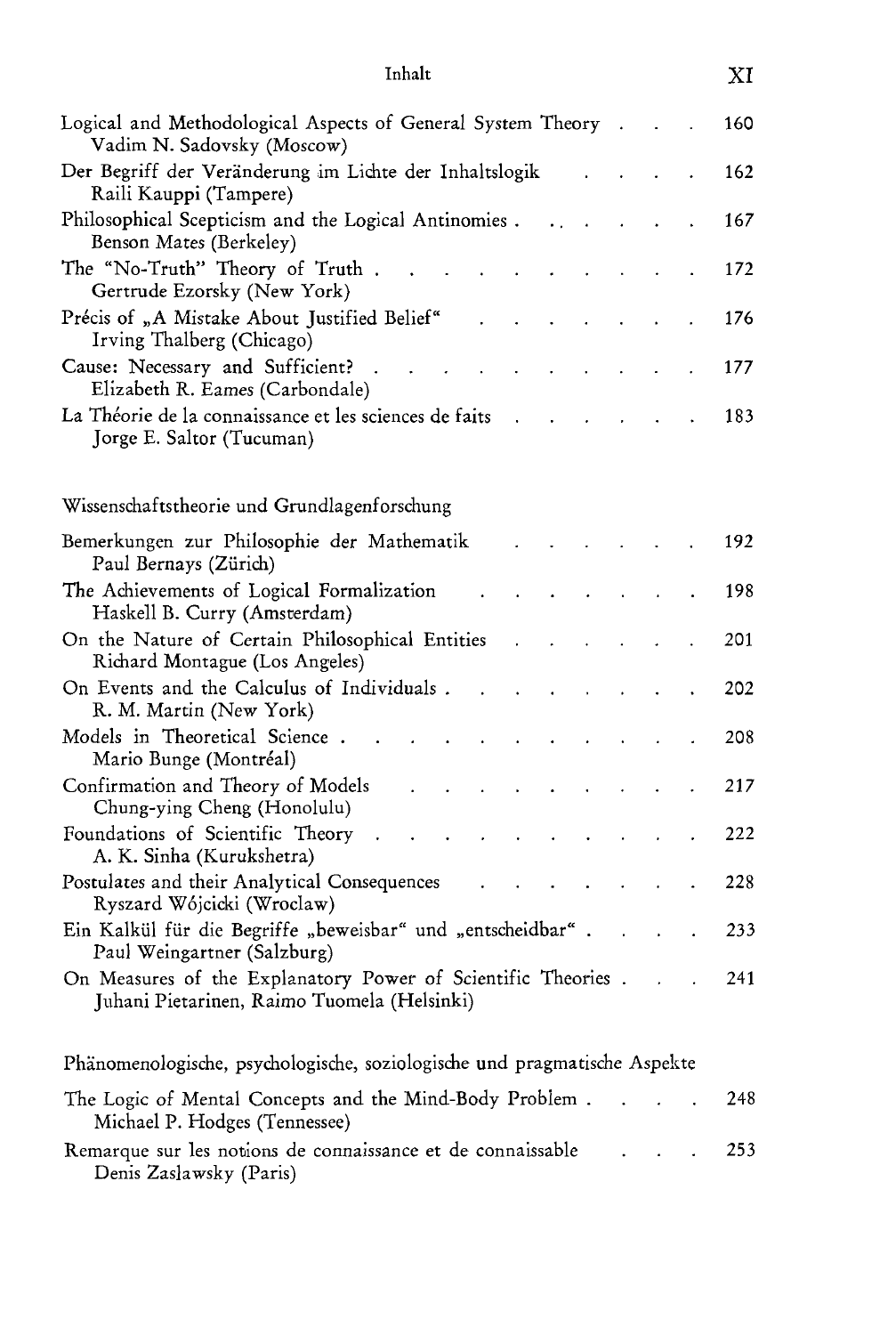| XII | Inhalt |
|-----|--------|
|     |        |

| 267 |
|-----|
| 272 |
| 278 |
| 284 |
| 291 |
| 296 |
| 302 |
| 304 |
| 305 |
|     |
|     |
| 307 |
| 314 |
| 318 |
| 323 |
| 327 |
| 331 |
| 332 |
| 339 |
| 345 |
|     |

٠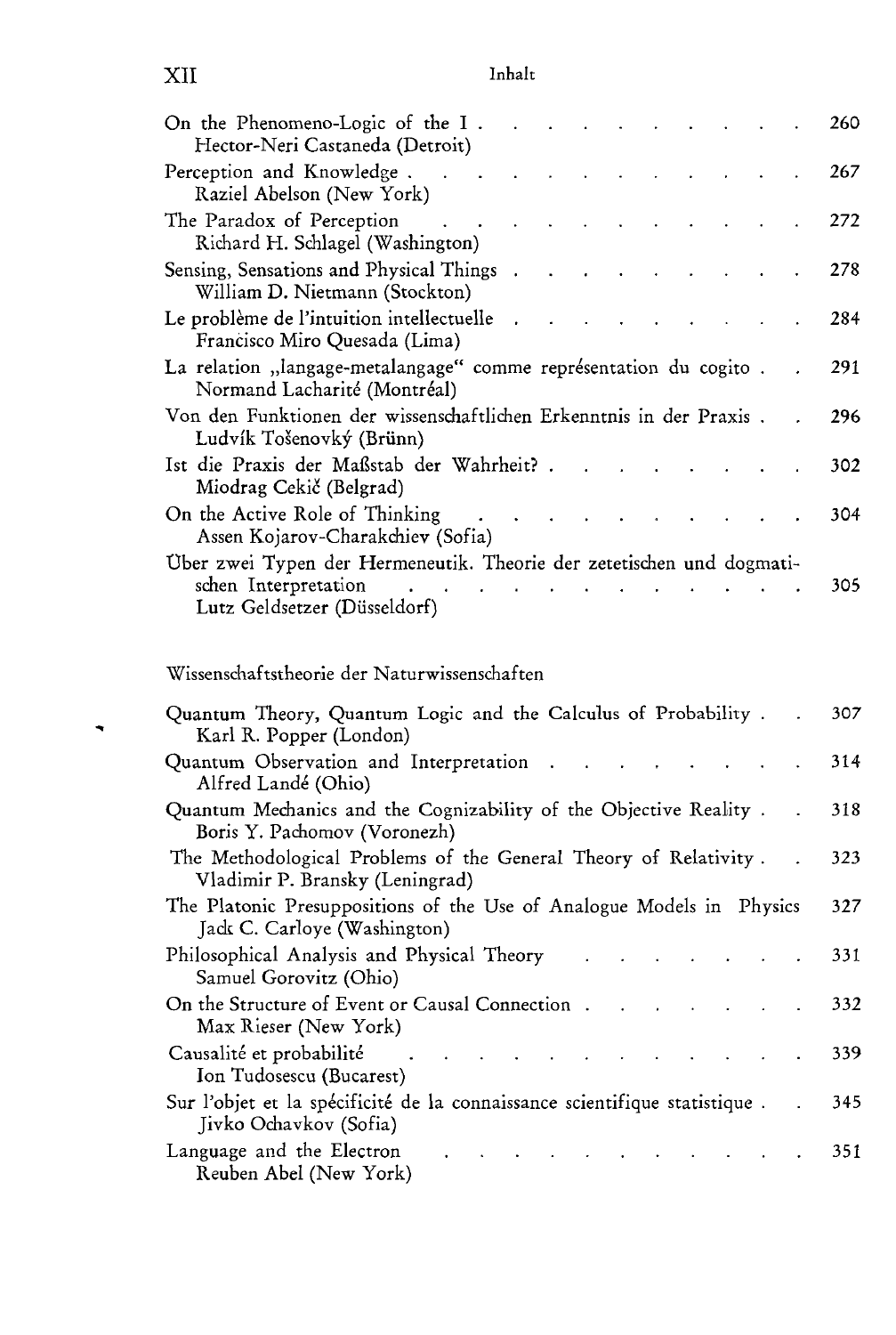| Geschichte der Erkenntnis- und Wissenschaftstheorie - Interpretation<br>anderer Denker                       |     |
|--------------------------------------------------------------------------------------------------------------|-----|
| Karl Marx und die Entwicklung der Erkenntnistheorie.<br>Alfred Kosing (Leipzig)                              | 357 |
| Die Entdeckung der mathematischen Pluralität in ihrer philosophischen<br>Tragweite<br>Ernest Kolman (Moskau) | 363 |
| Das Problem der Inkongruenz der natürlichen Interpretationsbegriffe<br>Jaromir Bartoš (Brünn)                | 369 |
| The Role of Science in the Philosophy of C. S. Peirce<br>Victor F. Lenzen (Berkeley)                         | 371 |
| Science et mystique sont-elles conciliables? (Le cas Teilhard de Chardin).<br>Narcyz Łubnicki (Lublin)       | 377 |
| Non-humean Aspects of Herschel's Philosophy of Science<br>John Losee (Easton)                                | 383 |
| Michael Polanyi's Theory of Knowledge.<br>Donald Millholland (Greensboro)                                    | 387 |
| Entwurf einer Ontologie der Erkenntnis.<br>Ernesto Mayz Vallenilla (Caracas)                                 | 388 |

# **Sektion III**

#### **SPRACHPHILOSOPHIE**

**Grundfragen der philosophischen Linguistik** 

| Igor S. Narski (Moskau)                                                                                                                         | 393 |
|-------------------------------------------------------------------------------------------------------------------------------------------------|-----|
| Philosophy of Linguistics Versus Linguistic Philosophy<br>Dobrin Spassov (Sofia)                                                                | 401 |
| Die Sapir-Whorf-Hypothese und der Streit zwischen Realismus und<br>Idealismus<br>Ernst-Konrad Specht (Bonn)                                     | 402 |
| Ein Versuch um eine philosophisch-semantische Analyse des Begriffes<br>"Zufälligkeit"<br>and the contract of the con-<br>Jaromir Bartoš (Brünn) | 409 |
| Die Sprache und der andere Schauplatz. Über die Sprachtheorie Lacans<br>Yvon Gauthier (Sudbury)                                                 | 412 |
| Sadao Tajima (Tokyo)                                                                                                                            | 414 |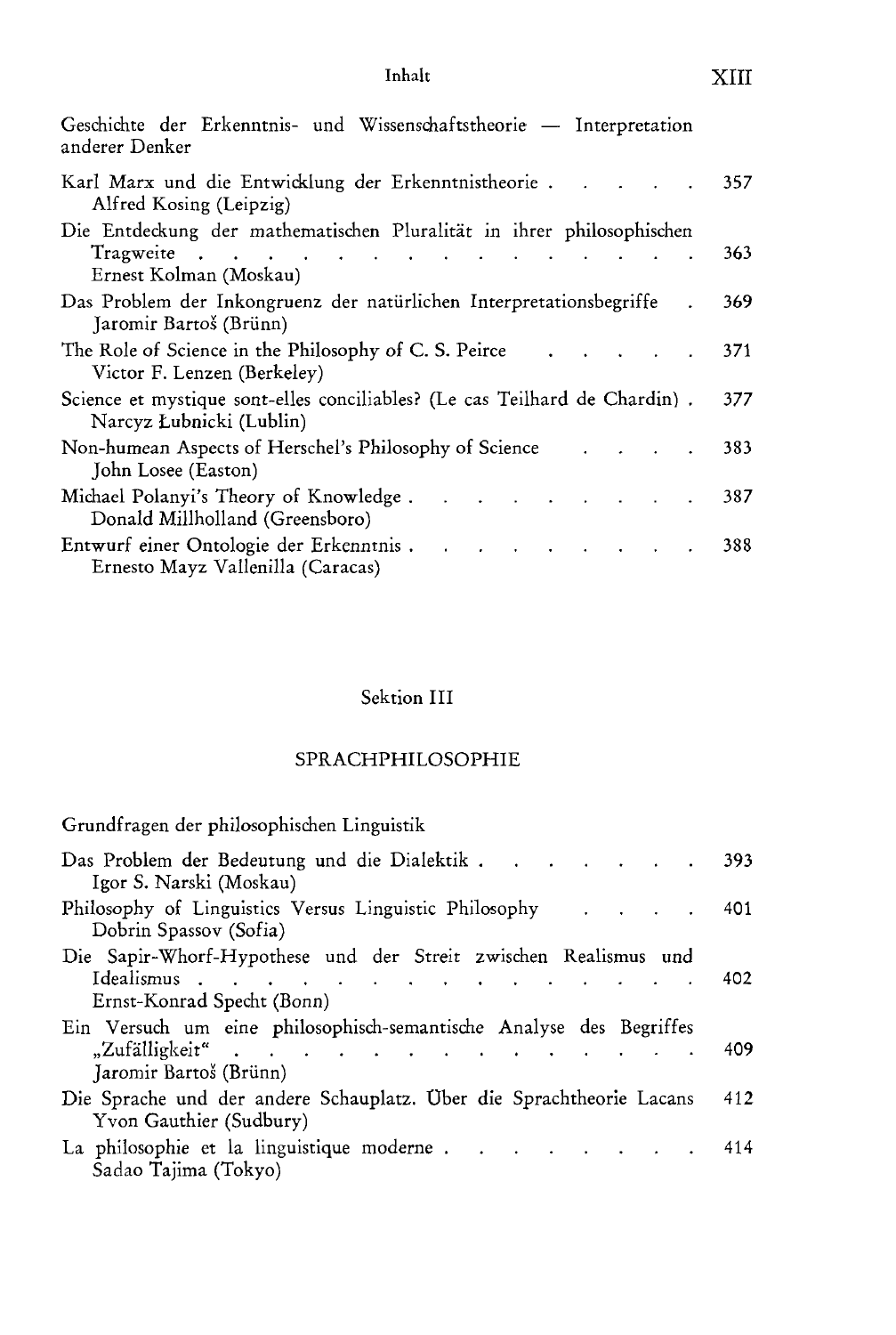**Materielle Probleme der Sprachphilosophie** 

| Sprache und Reflexion.<br>Karl-Otto Apel (Kiel)                                                 |  |  | 417 |
|-------------------------------------------------------------------------------------------------|--|--|-----|
| Die Sprachphilosophie als Grunddisziplin der Philosophie<br>Erhard Albrecht (Greifswald)        |  |  | 430 |
| On Some Aspects of Language as an Object of Philosophical Investigation<br>G. Brutian (Yerewan) |  |  | 431 |
| Les limites phénoménologiques de l'analyse linguistique<br>Ciro Colmayer (Naples)               |  |  | 433 |
| Concerning the Dialectics of Language and Thought<br>Olga Akhmanova, Rozalia Ginzburg (Moscow)  |  |  | 435 |
| Parler et penser<br>Aldo Testa (Bologne)                                                        |  |  | 436 |
| On what one said $\ldots$ .<br>Zeno Vendler (Calgary)                                           |  |  | 441 |
| On Uses of "to believe"<br>Witold Marciszewski (Warsaw)                                         |  |  | 446 |
| Paradox and the Moral Dimension of Language.<br>W. Eugene Hedley (New York)                     |  |  | 452 |
| Vom Repertoire des Denkens<br>Vilém Flusser (Sao Paulo)                                         |  |  | 456 |

## Semantische und syntaktische Probleme der Sprachanalyse

| Talking Entailment                                                                 |  |  |  |  | 459 |
|------------------------------------------------------------------------------------|--|--|--|--|-----|
| Jason Xenakis (Baton Rouge)                                                        |  |  |  |  |     |
| The Problem of Meaning (Sense) of Symbol Expression as the Problem of              |  |  |  |  |     |
| their Understanding<br>Dmitry P. Gorsky (Moscow)                                   |  |  |  |  | 464 |
| Concepts and Meanings<br><b>Contract Contract</b><br>Philip L. Peterson (New York) |  |  |  |  | 469 |
| Games, Essences, and Family Resemblances.<br>Michael A. Simon (Connecticut)        |  |  |  |  | 476 |
| Sentences, Speech Acts and Referring<br>F. N. Harpley (New South Wales)            |  |  |  |  | 481 |
| Nominal Expressions and their Real or Fictitious Referents<br>Jerzy Pelc (Warsaw)  |  |  |  |  | 484 |
| On Names and Denotata: A Theory<br>Farhang Zabeeh (Chicago)                        |  |  |  |  | 486 |
| On the Concept of Attribute<br>Barbara Stanosz (Warsaw)                            |  |  |  |  | 489 |
| Über das Verhältnis zwischen Sprache und Logik<br>Uuno Saarnio (Helsinki)          |  |  |  |  | 490 |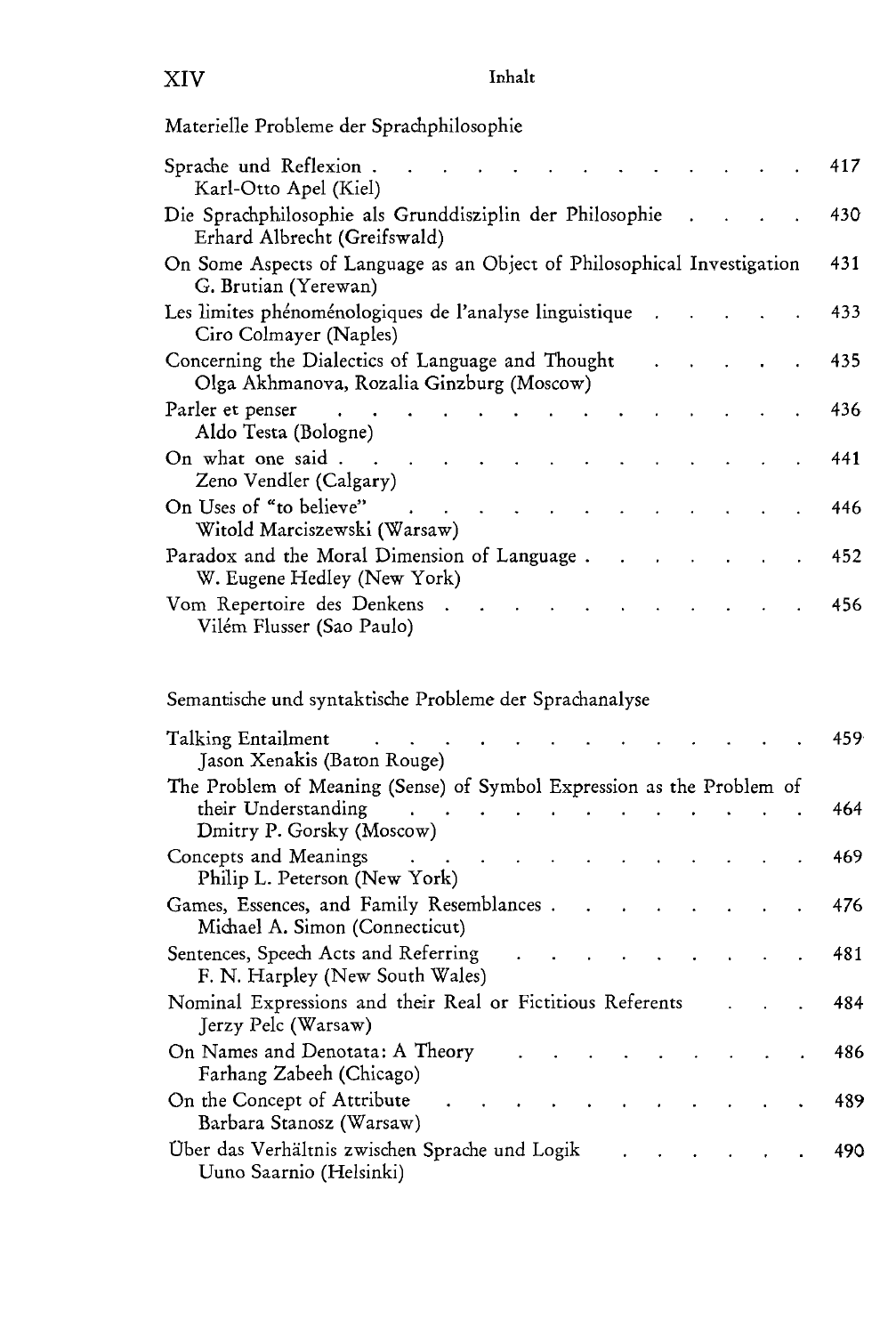| Inhalt                                                                                             | $\mathbf{X}\mathbf{V}$ |
|----------------------------------------------------------------------------------------------------|------------------------|
| A Nominalistic Approach to the Problem of the Status of Propositions.<br>Paul Gochet (Liège)       | 496                    |
| Über die semantische Theorie der sprachlichen Referenzer aus aus aus aus<br>Veli Valpola (Frisans) | 503                    |

## **Sektion IV**

## **ONTOLOGIE UND METAPHYSIK**

| Hauptprobleme der Metaphysik                                                                                                                        |     |
|-----------------------------------------------------------------------------------------------------------------------------------------------------|-----|
| The Metaphysical Function of the Act of Faith.<br>Gilbert G. Hardy (Dallas)                                                                         | 507 |
| Les abstractions scientifiques et le problème de l'être<br>Crizantema Joja (Bucarest)                                                               | 512 |
| Analogia entis in einer Theorie der Objektivierung.<br>Beda Thum (Wien)                                                                             | 519 |
| Is Being Good?<br>Arthur Stephen McGrade (Connecticut)                                                                                              | 528 |
| Remembrance of Things Past<br>William B. Barton (Memphis)                                                                                           | 534 |
| Problèmes métaphysiques autour du "Tahafut al-tahafut" d'Averroës<br>Salvador Gómez Nogales (Madrid)                                                | 539 |
| Metaphysik und Geschichtlichkeit                                                                                                                    |     |
| Historicity and Metaphysics: A Statement of the Problem.<br>George F. McLean (Washington)                                                           | 554 |
| Peut-on parler d'une continuité historique de la notion d'intentionnalité?<br>Ernest Joos (Montréal)                                                | 561 |
| Metaphysics and Epistemology: A Reflection on Philosophical Pluralism<br>and the Intersubjectivity of Knowledge.<br>Jerzy A. Wojciechowski (Ottawa) | 567 |
| Becoming and Time<br>Charles Bigger (Louisiana)                                                                                                     | 575 |
| Évolution et métaphysique<br>Abélard Lobato (Rome)                                                                                                  | 580 |
| Die Frage nach dem Sein                                                                                                                             |     |
| Die metaphysische Dimension des Faktums<br>Peter Henrici (Rom)                                                                                      | 589 |
| Zum Begründungsproblem der Metaphysik<br>Emerich Coreth (Innsbruck)                                                                                 | 596 |